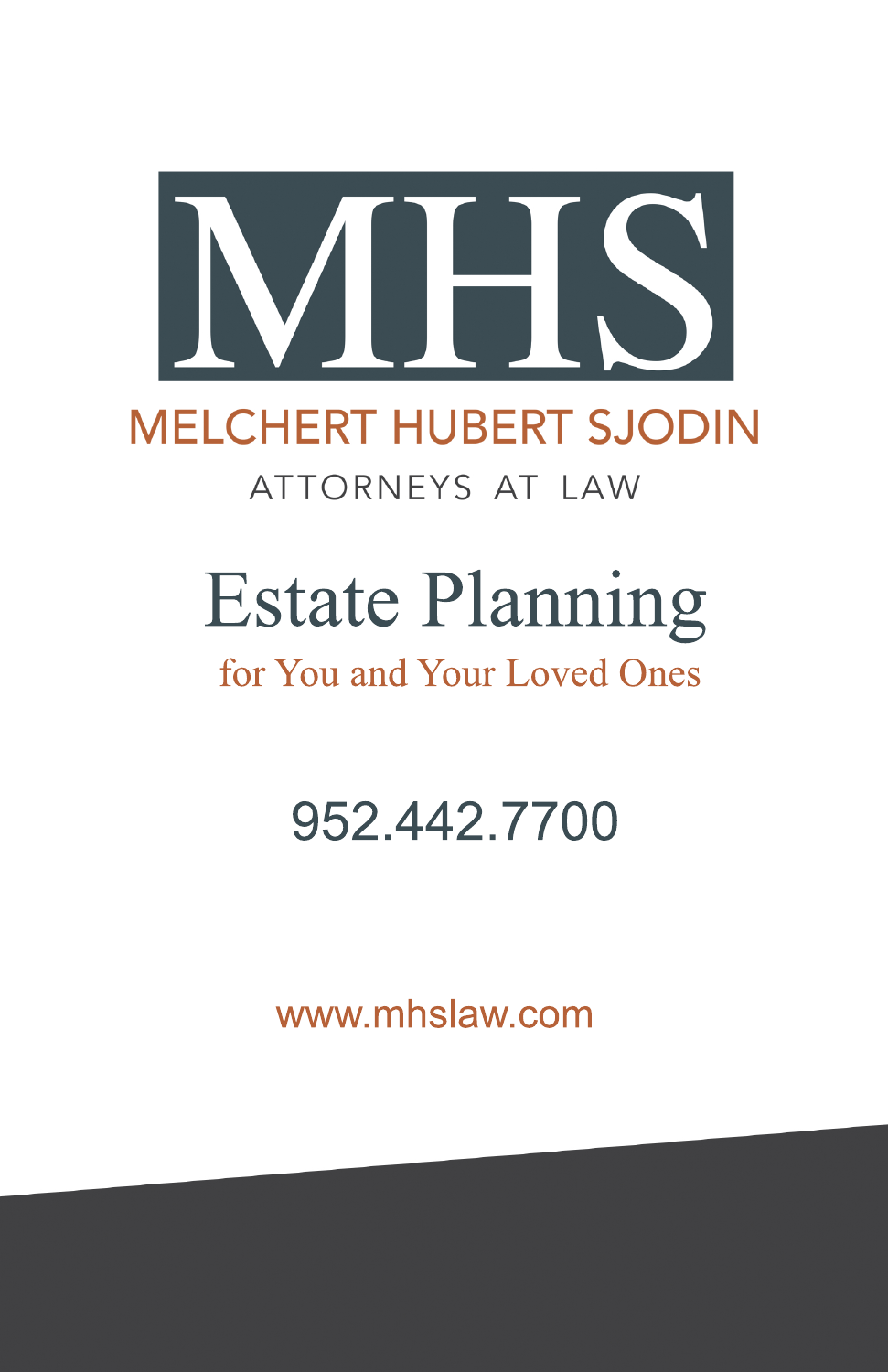## **Estate Planning for You and Your Loved Ones**

#### **INTRODUCTION**

*ESTATE PLANNING IS IMPORTANT FOR EVERYONE!* More than just drafting a Will, it involves financial, tax, medical, and business-succession planning during your lifetime -- as well as determining how your property will be distributed after your death. Not normally a do-it-yourself task, estate planning requires the professional skill and advice of your attorney. It may also require the assistance of your accountant, financial consultant, insurance professional, and/or personal banker.

This brochure gives you a brief overview of some of the basic issues involved in estate planning including:

- Collecting important information.
- Estate planning during your lifetime.
- Estate planning effective upon death.
- Other estate planning considerations.

We do not give legal advice in this brochure, and you should always consult with your professional advisors. Further, laws and regulations for estate planning change constantly, and this brochure may become outdated shortly. Also, remember that a change in your situation may mean that your estate plan also needs revision. Periodically review your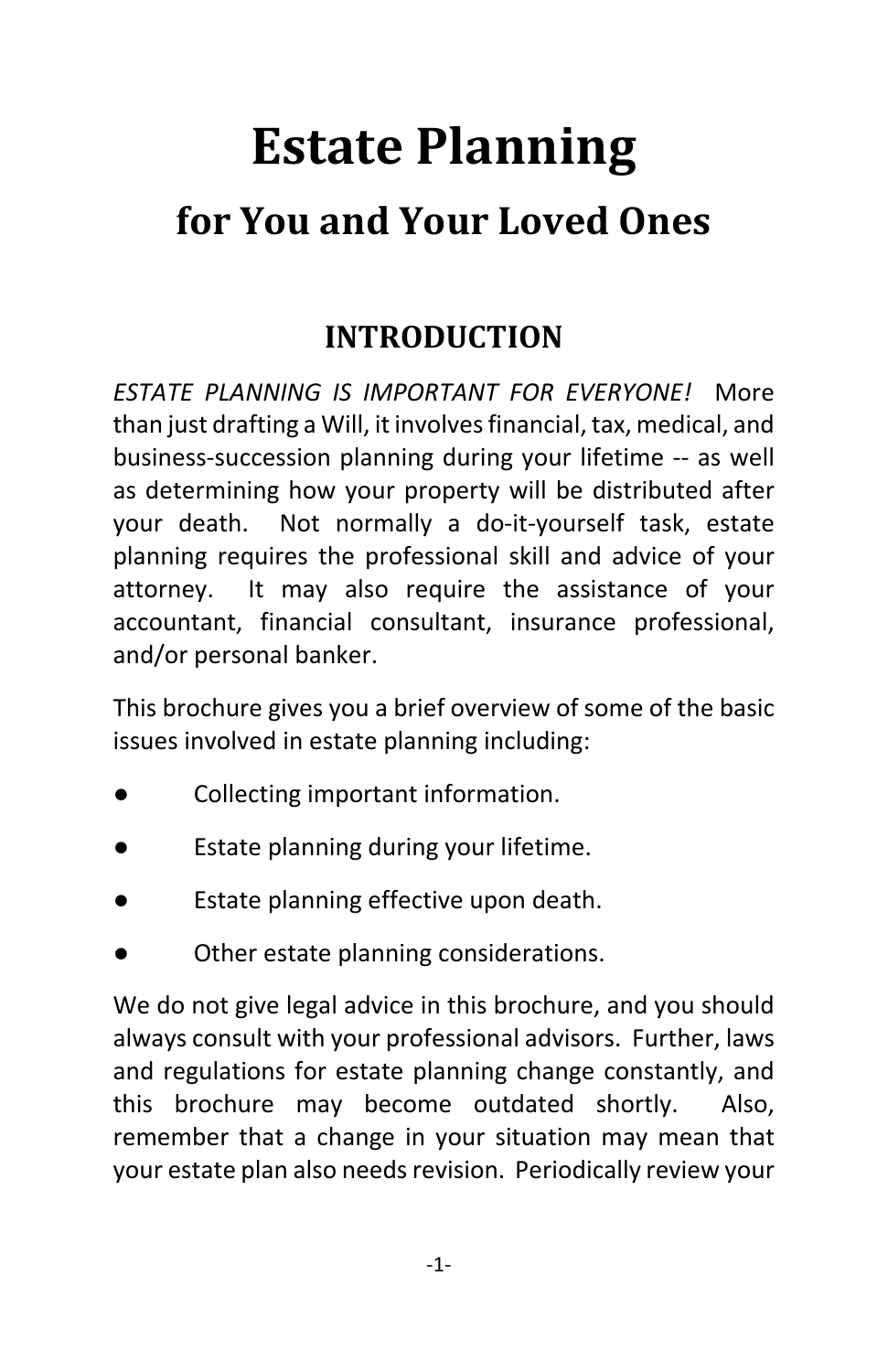estate plan to make certain it still meets your needs and carries out your wishes.

#### **ESTATE PLANNING INFORMATION**

Estate planning requires you to identify your property and keep certain family records.

**Identifying Your Property**. The first step in estate planning is identifying your property. Prepare a list of what you own and what you owe. For personal property, list form of ownership, location, serial numbers, and estimated values. For insurance policies, list policy numbers, premium amounts, death benefits, cash surrender values and beneficiaries. For bank accounts, list form of ownership, location, account numbers, balances, and beneficiaries. Also, record all other information that would be useful in your absence. For example, are there outstanding loans on your insurance policies? For real property (land and buildings), list the manner of ownership, legal descriptions, location, estimated value, and amount owed. This "estate planning inventory" is your road map to your legal and financial affairs.

**Family Records**. After you inventory your property, you should assemble important legal and financial documents including:

- Birth certificates.
- Social Security numbers for family members.
- Marriage license.
- **Existing Will or Trust Agreements.**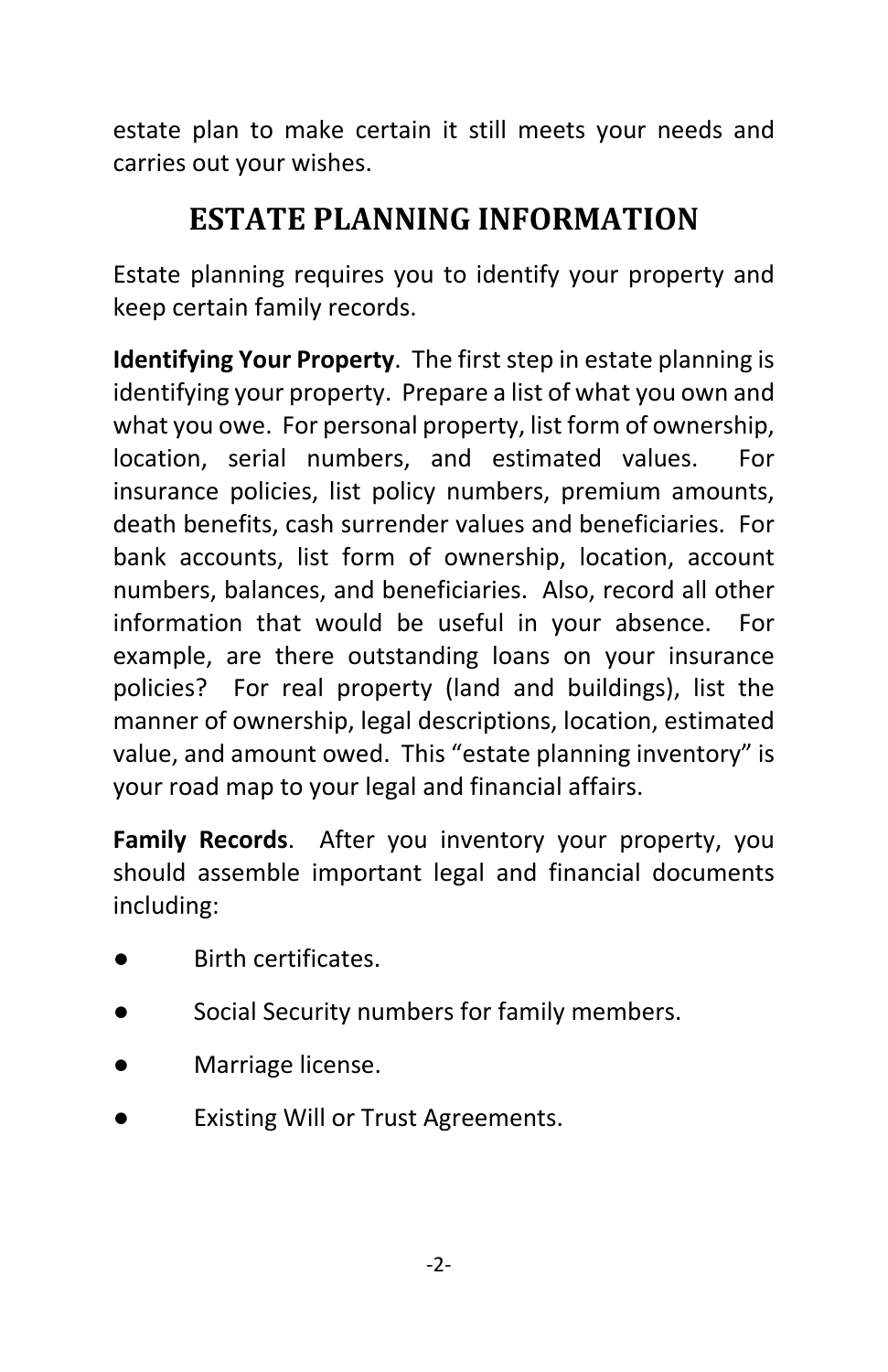- Real estate deeds, abstracts, contracts for deed, notes, mortgages, leases, and real estate tax statements.
- Installment contracts and bills of sale.
- Life, health, disability, and other insurance policies.
- Stocks, bonds, and mutual fund records.
- Automobile titles, registrations, and insurance.
- Numbers for savings accounts and safe deposit box information.
- Divorce, separation, or pre-marital agreements.
- All tax records for the last three years and original cost basis documentation as to all real estate and all investments.
- Name and address of employer and list of existing pension, profit-sharing, deferred compensation, or other retirement benefit plans.
- Electronic records and user names and passwords for online accounts.
- Record of past illnesses with names and addresses of physicians and hospitals.

Keep these records current and in a place available to your family. Above all, keep your spouse (or other close relative) advised as to the location of these records.

#### **ESTATE PLANNING DURING LIFETIME**

Estate planning includes managing, using, and protecting your property during your lifetime. It also includes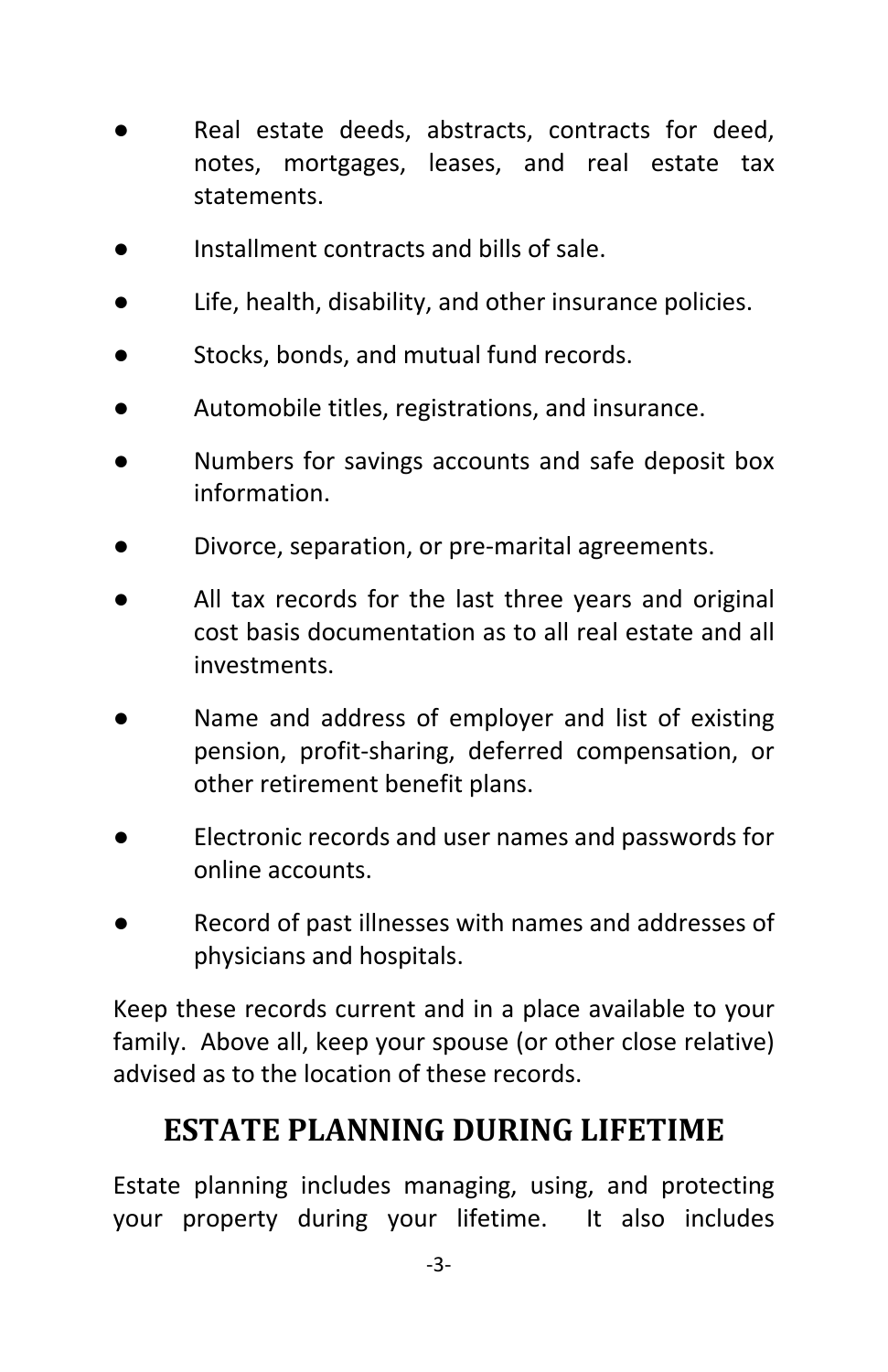documenting certain medical wishes, and designating others to make financial and medical decisions for you, if needed. Consider the following:

**Power of Attorney**. A Power of Attorney authorizes another person, known as an Attorney-in-Fact, to handle your legal and financial affairs.

Durable Power of Attorney. The most common type of Power of Attorney used in Minnesota is the Statutory Durable Power of Attorney, which remains effective even if you become incapacitated. Everyone should have a Power of Attorney to designate who should handle their legal and financial affairs if they become mentally or physically disabled. When you give a Power of Attorney to someone else, you still have the right to take care of your matters yourself, and you can revoke the Power of Attorney at any time.

Special Power of Attorney. A special Power of Attorney is often limited to a specific transaction. For example, you might authorize someone to sell something for you in your absence.

**Investments, Pension Plans, IRAs and Social Security**. Investments, pension plans, individual retirement accounts, and social security benefits are part of your estate plan. Wise asset management and tax planning will insure your assets provide the most benefit for you and your loved ones. Managing these affairs often requires the help of a professional.

**Gifts and Gift Taxes**. Gifts are the transfer of your property (including money, land or physical items) during your lifetime to persons and/or organizations designated by you. Spouses can generally transfer an unlimited amount of property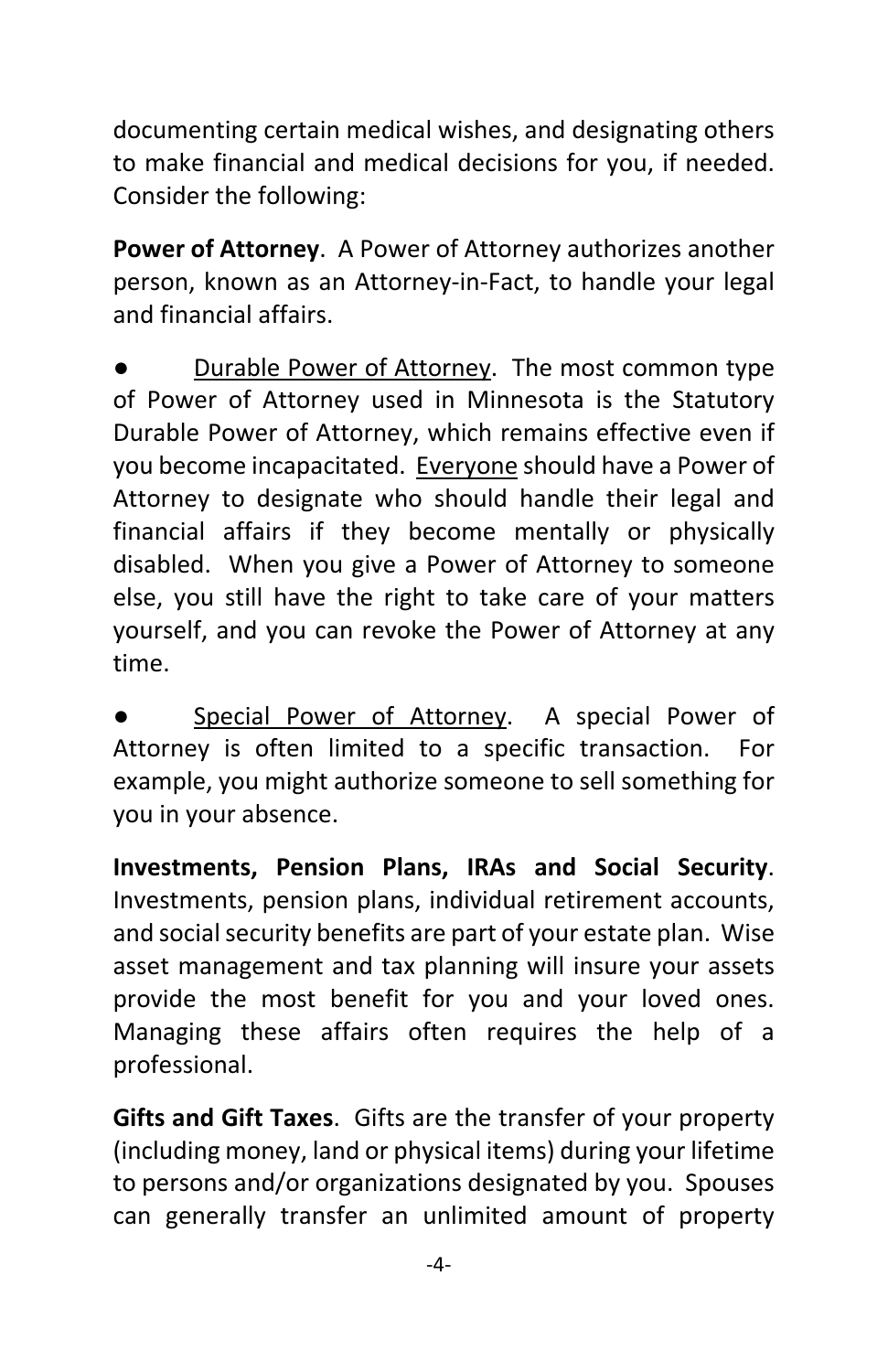between themselves and to charities free from gift tax concerns. As to gifts to others (including children), you can currently give up to \$15,000 per donee per calendar year without any gift tax or estate tax consequences. Spouses can join together and give up to \$30,000 per donee per calendar year. This amount is called the annual exclusion. Thus, people with large estates often make gifts to family members and/or charities to reduce estate taxes upon death. If you intend to make gifts greater than the annual exclusion amount noted above, there may be federal gift tax and Minnesota estate tax implications. You should seek legal and tax advice before making larger gifts.

**Health Care Directive.** With a Health Care Directive, you can state your preferences and instructions regarding your health care. If at some point you can no longer express your wishes yourself, then your health care providers can refer to this document. In the Health Care Directive, you can designate a person to make health care decisions for you if you cannot. If you are in a situation where you cannot speak for yourself, family members are often grateful to have the direction provided by a Health Care Directive.

**Buy/Sell Agreement**. If you are in business with others, you should agree in writing what will happen if someone leaves, becomes disabled, or dies. Often, insurance will be purchased to fund a buy-out upon death.

#### **ESTATE PLANNING UPON DEATH**

Estate planning includes your wishes and desires as to the distribution of your property upon your death.

**The "Will" Made by the State of Minnesota**. Right now you have a "Will" whether you know it or not. This "Will" is provided by the laws of the State of Minnesota. Under these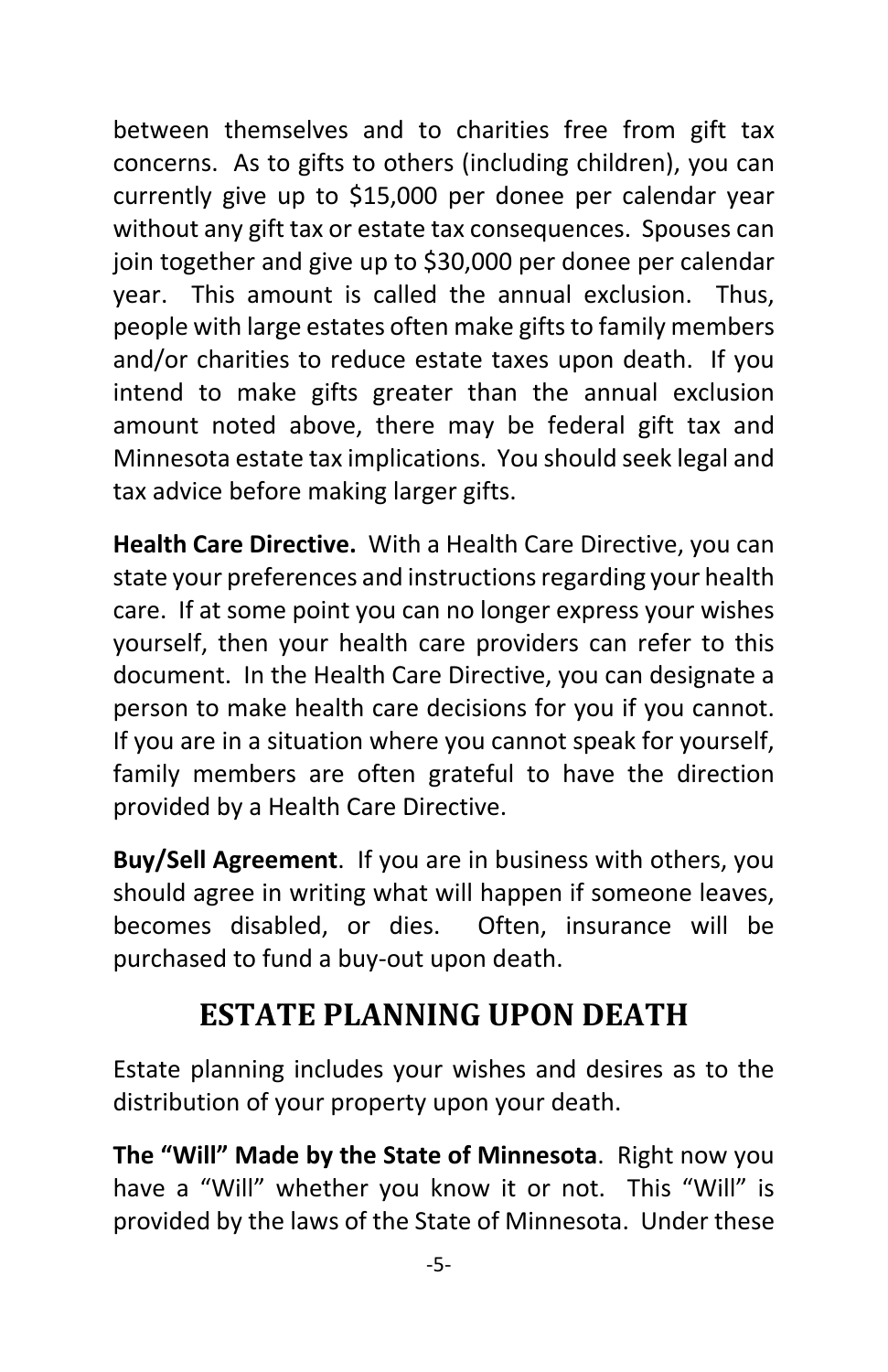intestacy laws, any property *you own in your own name* alone without beneficiary designations will be distributed upon your death according to a predetermined set of rules. This "Will" is inflexible. It cannot be altered to fit your family or planning goals, and it does not appoint a guardian for your minor children. Further, it distributes property to a child when he or she turns age 18. *If you prepare your own Will, you can make the decisions that will best suit your needs!*

**The Will You Make for Yourself**. A Will is a written document you prepare (usually with the assistance of an attorney) to direct the distribution of your property upon death. Oral Wills are not valid in Minnesota. Even if your estate plan is close to what State law provides, you should make your own Will to take care of such matters as appointing a guardian for minor children, providing trusts for children, stating who will be in charge of winding-up the legal and financial affairs of your estate, setting forth specific gifts to persons and/or charities, and other matters. You can also intentionally disinherit relatives (subject to certain restrictions with regard to a spouse) if you have a Will. Who can make a valid Will? Any person 18 years of age or older who is of sound mind. A Will is not valid if it is the result of undue influence, fraud, or mistake. A Will must be legally executed and witnessed.

*Your Will has no effect until your death, it only affects property that is in your name only at your death, and a Will must be probated through court.*

**Probate Procedures and Costs**. If the total value of assets in your name alone at the time of your death exceeds \$75,000.00 (and does not include any real estate), then it will be necessary to probate your estate through court. probate proceeding usually takes about six months, unless it is more complex. The cost is based upon the time and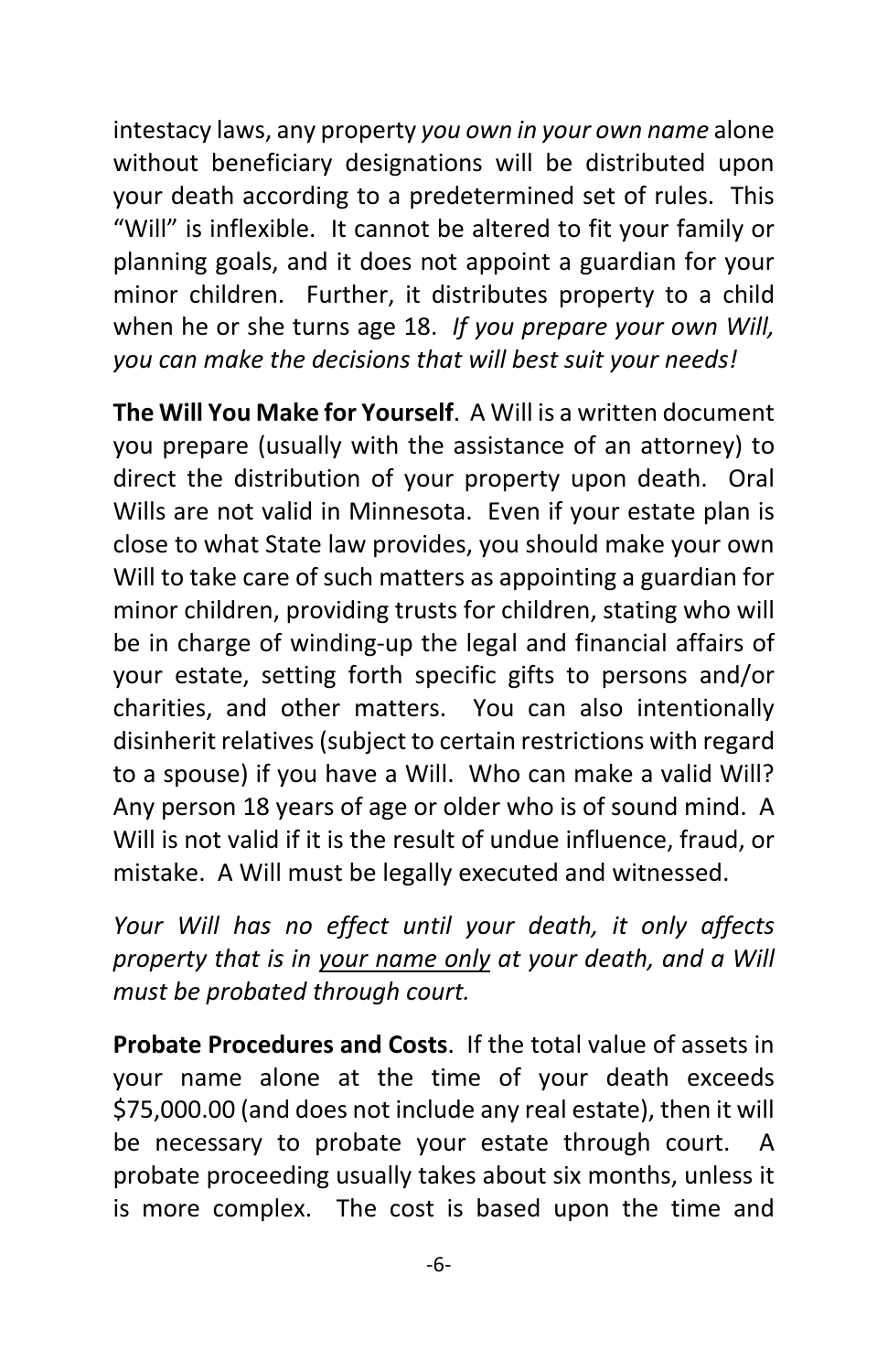expertise required and the risks involved. The cost normally will run at least \$4,000 to \$5,000 for legal fees plus miscellaneous costs. If the value of assets in your name alone is less than \$75,000.00 (and does not include any real estate), then the Minnesota Small Estates Act permits closing your estate using an Affidavit of Collection of Personal Property and no court proceedings are required once thirty days have passed after your death.

**Avoiding Probate Procedures and Costs**. There are several methods you can use to avoid the need for probating your estate through court. For example:

Joint Tenancy Property. Joint tenancy property is not affected by a Will. It is property that is owned by two or more persons who are designated in the documents concerning the property as joint tenants. If one of the named joint tenants dies, then the surviving joint tenant or joint tenants will own the property without going through probate. An Affidavit of Identity and Survivorship and Death Certificate are used to place sole title in the survivor as to real estate, and only a Death Certificate is required as to most bank accounts. Joint tenancy, however, is not always appropriate. For example, joint tenancy can have adverse tax consequences in larger estates.

Life Insurance. Life insurance is a unique asset. It provides cash within a short period of time after death and can give financial protection to a young family, or provide retirement income for older persons. Where there is a named beneficiary, insurance proceeds pass directly to the beneficiary, thus avoiding the expense of court proceedings. Also, these proceeds usually are not subject to income tax or the claims of creditors.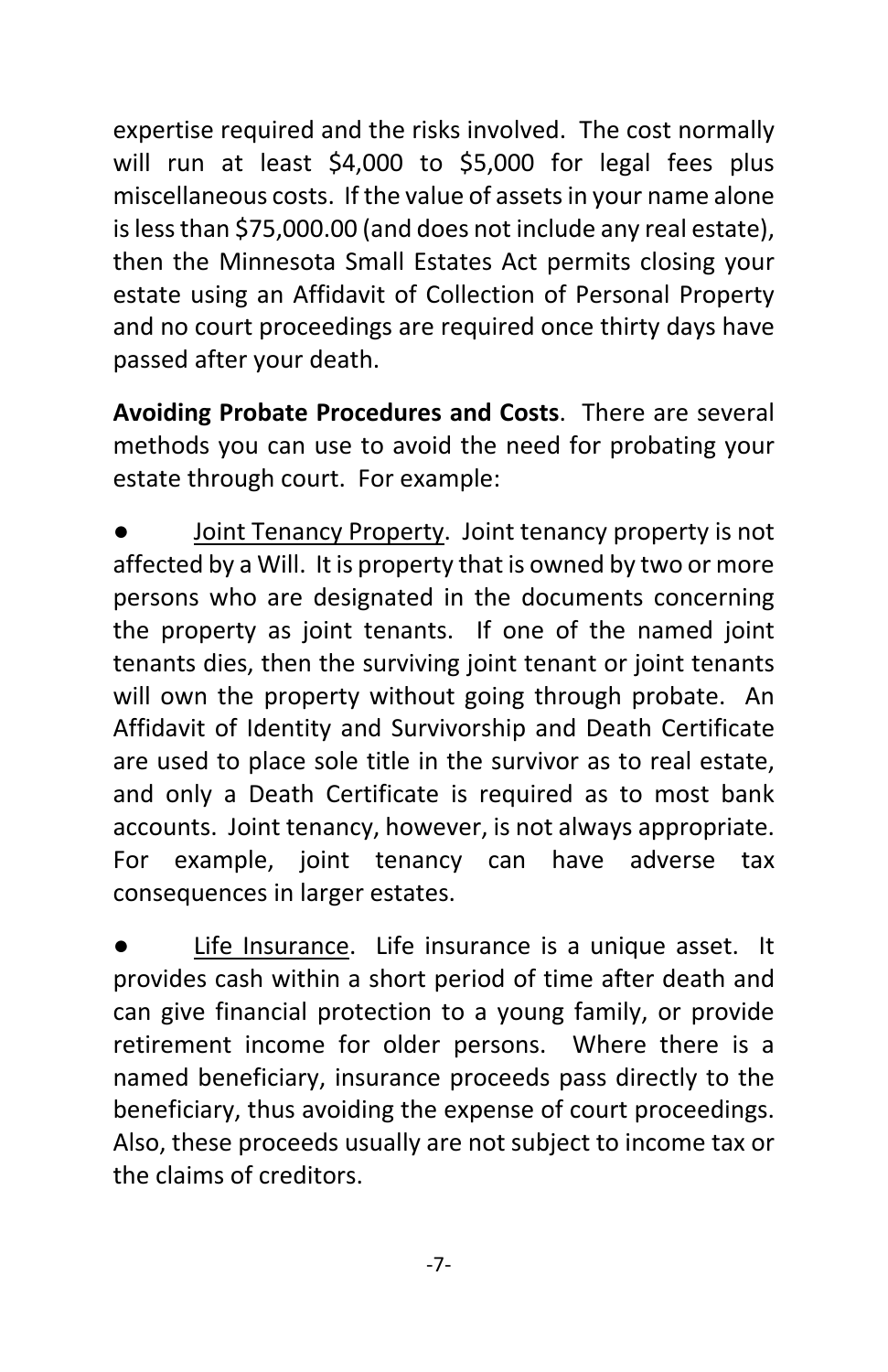Payable-on-Death ("POD") Assets. Payable on Death assets will also be distributed to the person you name on the asset without going through court. It is common to place a POD designation on U.S. Savings Bonds, Certificates of Deposit, and other bank accounts.

Transfer-on-Death ("TOD") Assets. The TOD designation lets an individual owner or joint tenancy owner register a security or investment account in beneficiary form, to be treated much like a POD asset.

Life Estates. Another common method for avoiding probate is the life estate. Here, real estate is conveyed to the person or persons you desire to receive the property upon your death, subject to a life estate reserved by you. The life estate allows you the use of the property during your life. For example, if you transfer your homestead to your children and reserve a life estate, you have the right to occupy the property personally or to rent it out and receive the income. You still retain your homestead credit for real estate tax purposes if you live there.

Transfer on Death Deed ("TODD"). Effective August 1, 2008 the State of Minnesota enacted legislation authorizing the use of Transfer on Death Deeds. The Transfer on Death Deed allows an owner of real estate to convey the property to another person or persons, effective only upon the death of the owner. This allows the real estate to be transferred to the person or persons named on the Transfer on Death Deed without having the property probated through court. Since the transfer is only effective upon death, it allows the property owner to do anything with the property the owner may desire during his or her lifetime, without having the persons named on the Transfer on Death Deed agreeing to or signing off on anything (e.g. to sell the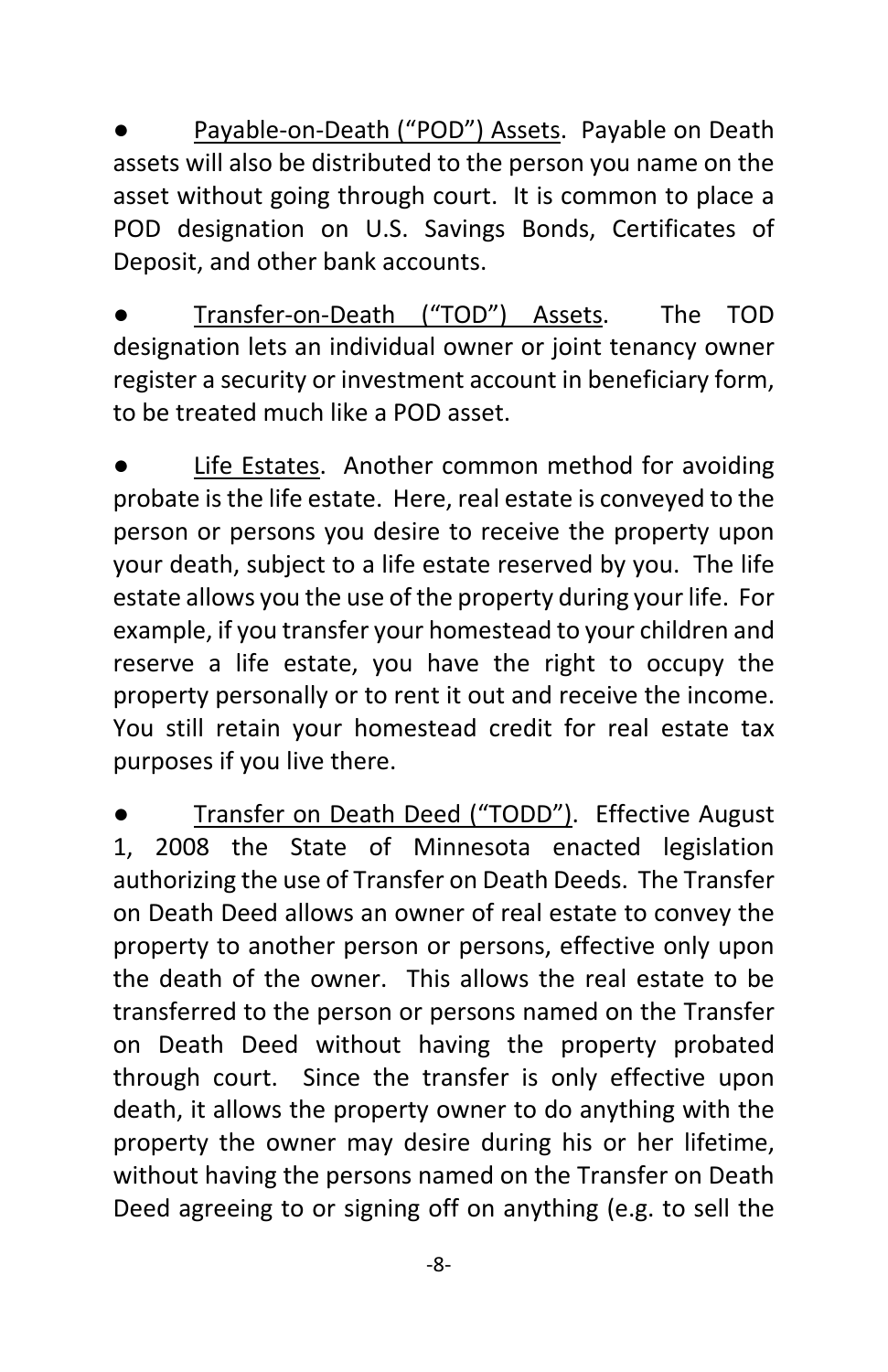property to someone else or refinance the property). The Transfer on Death Deed functions somewhat similar to a "payable on death" designation.

*However, one must be aware that signing and recording a Transfer on Death Deed does not in any way protect the property from liens, judgments, or long term care / nursing home costs.*

Living Trusts. A living trust can be either "revocable" or "irrevocable." The most commonly used living trust is the "revocable" trust since most people desire to retain control of the assets in the trust and the right to change, or even revoke, the trust should circumstances change. Sometimes, however, there are tax advantages to creating an irrevocable trust. Regardless, both types of trust usually combine the post-death distribution provisions commonly found in a Will with provisions governing the management of trust assets during lifetime. Because they avoid probate proceedings and costs and can save substantial estate taxes, revocable living trusts have become a popular estate planning tool, especially with older persons. But there are also several disadvantages.

Advantages include:

Avoidance of probate proceedings. The trustees simply continue managing the trust assets after your death.

Privacy. At your death, trust information does not become a public record.

*Immediate availability* of assets following death.

Asset management. You can have a trust company named as co-trustee to assist with investments.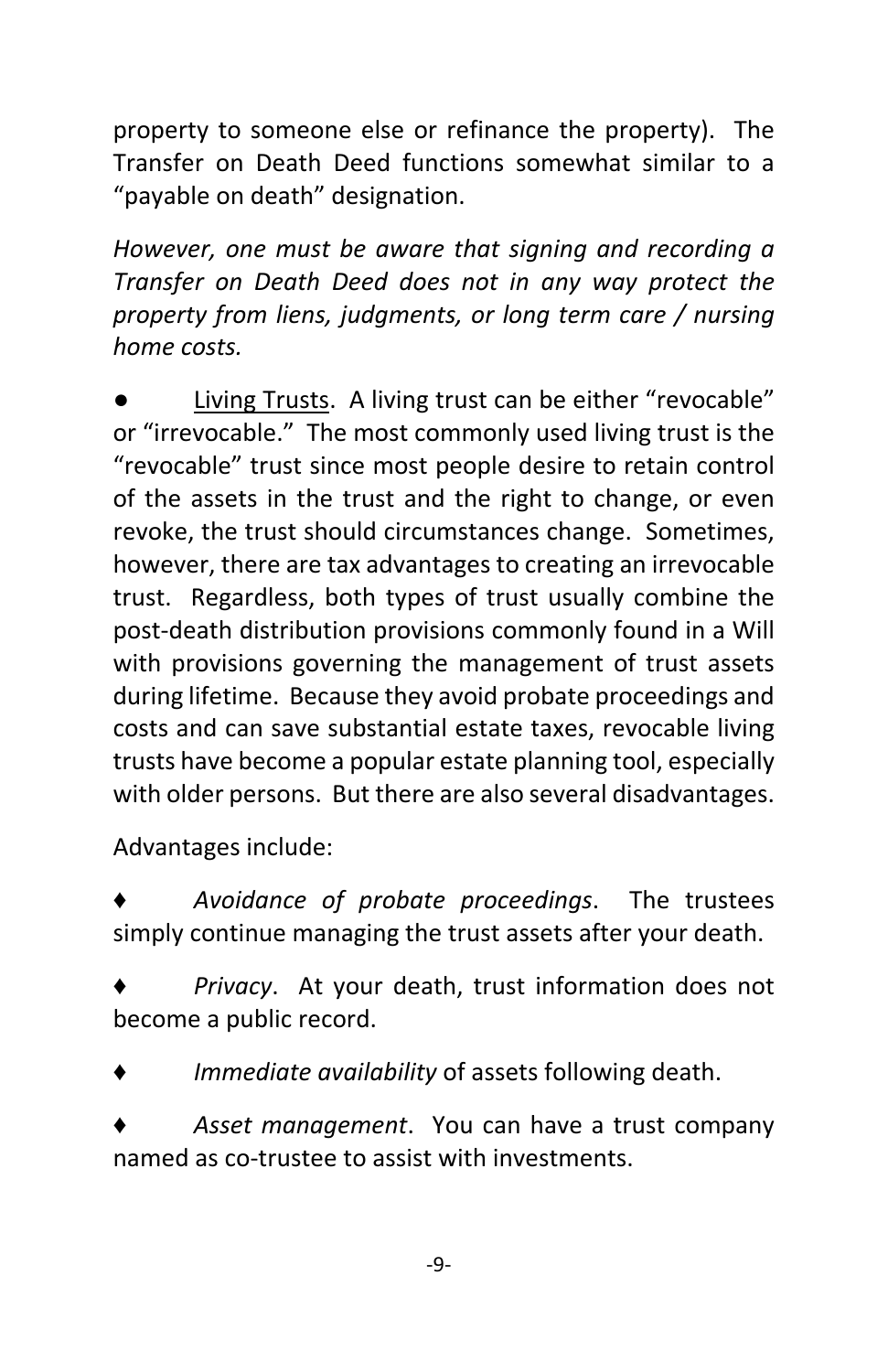Familiarity. Any income from trust assets is still reported on your regular individual income tax return.

Disadvantages include:

Administrative burdens. The revocable trust only avoids probate if all of your assets are transferred into the name of the trust before your death, or are otherwise made payable to the trust at death via a beneficiary designation arrangement.

Greater initial costs. Preparation of trusts cost more than Wills because of the additional language required to prepare the original trust document and the additional time and cost involved in transferring assets to your trust.

♦ *No protection from nursing home costs, creditors, or income taxes*. Contrary to popular belief, a revocable living trust does not protect against nursing home costs, creditors, or the imposition of income taxes.

On the other hand, *irrevocable* living trusts require a separate federal tax identification number and tax return and cannot be amended or revoked. Once promoted as a means of saving assets from the nursing home, Minnesota law now strictly limits the use of these trusts for this purpose.

#### **To avoid probate it is essential to review your assets at the death of the first spouse.**

**Estate Taxes**. Properly structured estates can save significant tax in larger estates. An unlimited amount of property can generally pass on the death of one spouse to the surviving spouse free of estate tax at both the federal and state level. It makes no difference if the amount is \$10.00 or \$10 million. If you give property at your death to someone other than a spouse or qualified charities, then under Minnesota law, the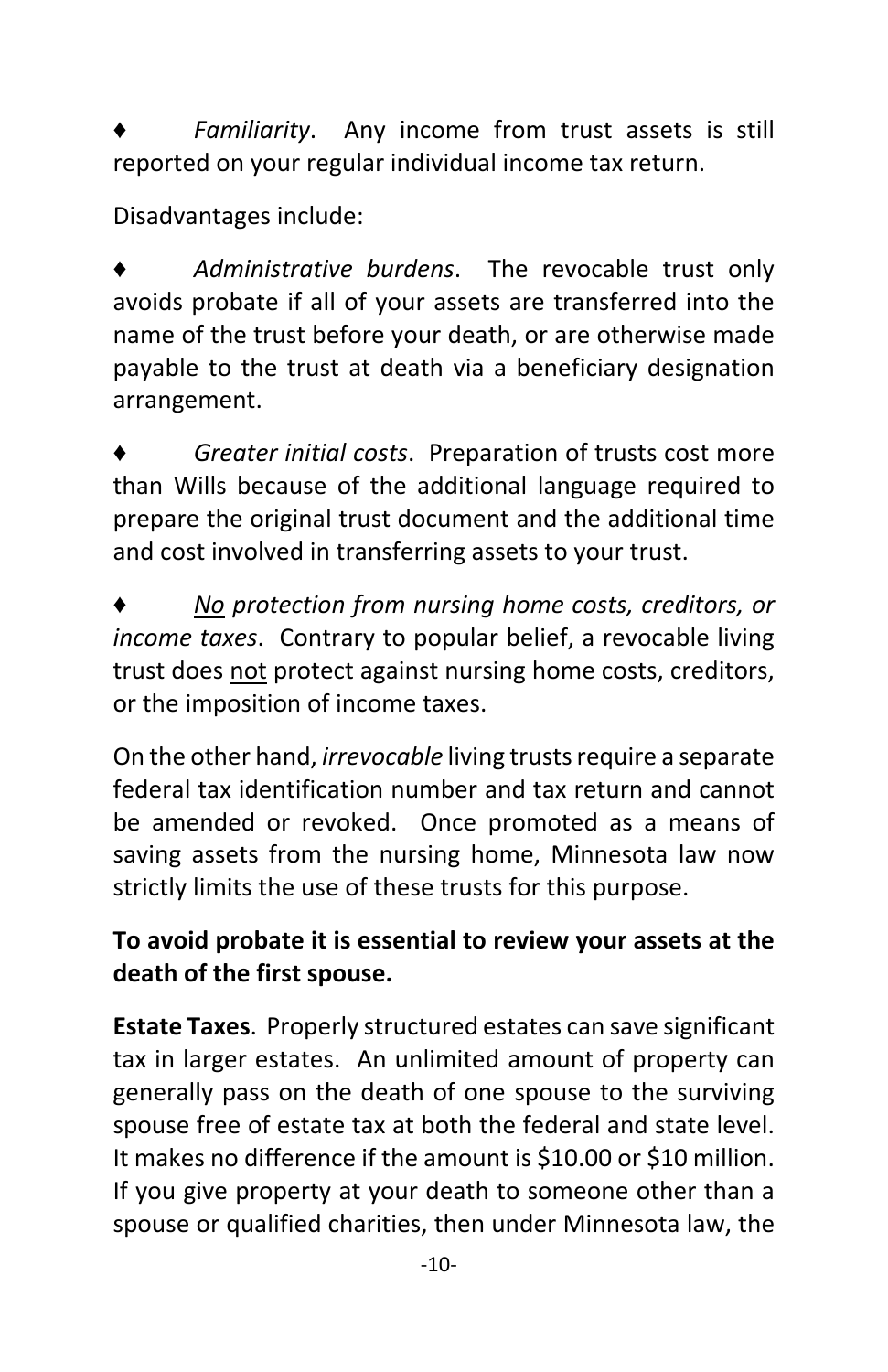first \$2,400,000 will pass free from estate tax in 2018. The exemption level will be \$2,700,000 in 2019. Effective 2020 and thereafter, the Minnesota estate tax exemption amount will be \$3,000,000. There are also additional provisions under Minnesota law whereby a qualified small business or family farm may receive an additional estate tax exemption up to \$5,000,000. Under federal law the first \$11,180,000 will pass free from estate tax in 2018. You should note, however, that if you make any substantial gifts during your lifetime (over the annual gift tax exclusion), the amount you can protect at death from Federal and Minnesota estate tax may be reduced. Please note that, in most cases, life insurance proceeds from policies owned by you and payable on your life will be included in your taxable estate for purposes of calculating estate tax.

**Advanced Estate Planning Techniques**. Many advanced estate planning opportunities are available for those who foresee a problem with estate taxes. One example is the irrevocable life insurance trust. By transferring an insurance policy to an irrevocable trust during your lifetime, you can often remove it from your estate for estate tax purposes. Also, if you are married, your estate can be structured to take advantage of the estate tax exemptions of both spouses.

#### **OTHER CONSIDERATIONS**

There are other matters related to estate planning that you may need to consider, including:

**Nursing Home Costs**. Some people worry that all their assets will be used for nursing home care. The laws regarding public assistance for nursing care are complex and change often. Lifetime gifts could affect the amount of public assistance available if needed. Therefore, you should consult with an attorney familiar with elder law.